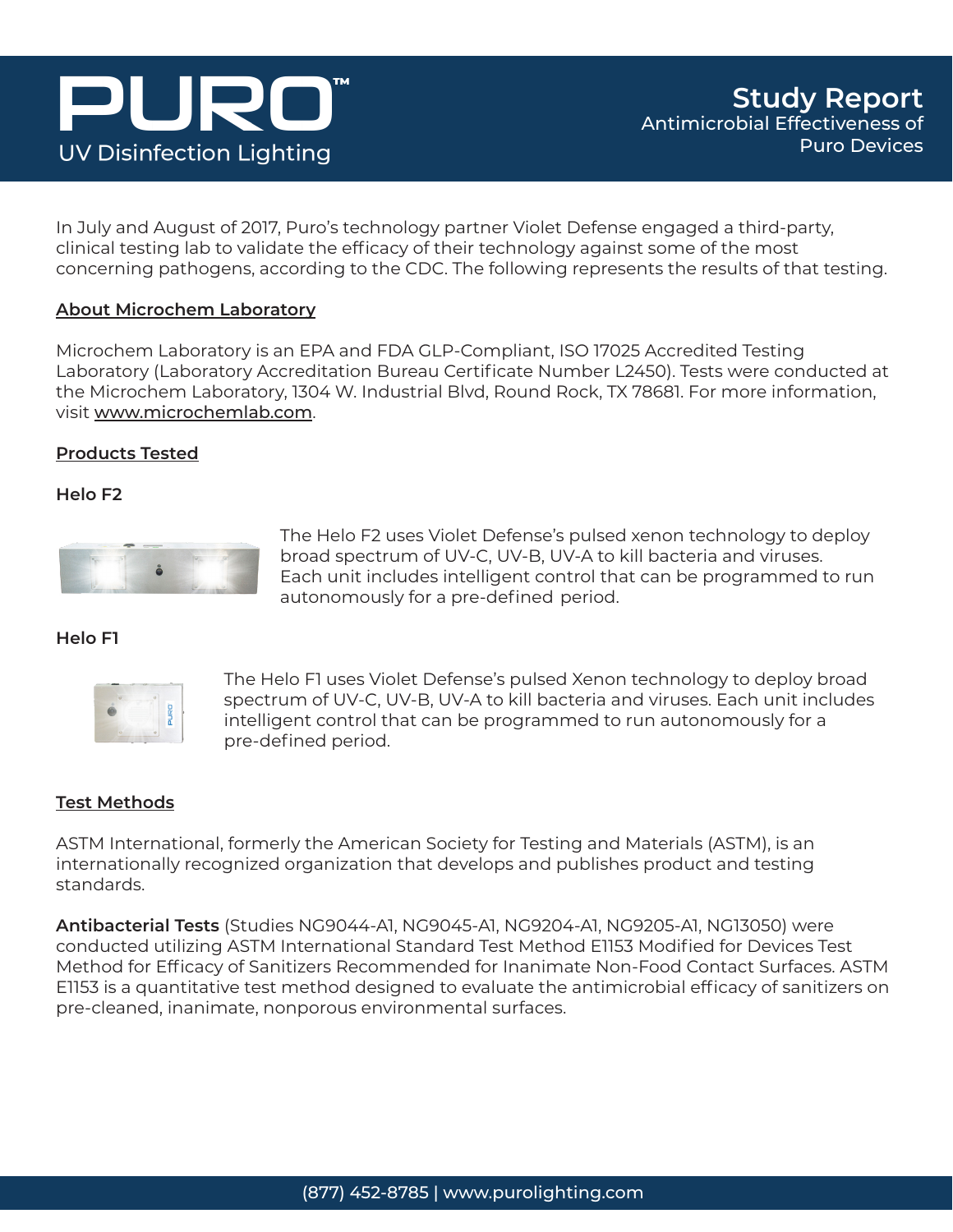

#### **Pathogens Tested**

#### **Focus Antibacterial Pathogens:**

#### *Escherichia coli*

This bacteria is a Gram-negative, rod-shaped, facultative anaerobe commonly found in the gastrointestinal tract of mammals. Certain pathogenic groups of *E. coli* such as enterohemorrhagic (EHEC), verocytotoxin producing (VTEC) and Shiga-like toxin producing (STEC) can cause a multitude of illnesses. *E. coli* is relatively susceptible to disinfection when dried on a surface, yet it can be a challenging microorganism to mitigate in solution.

#### *Salmonella enterica*

This bacteria is Gram-negative, rod-shaped, facultative anaerobe. Like the closely related *Escherichia* genus, *Salmonella* are common to all parts of the world and share habitats in the digestive systems of cold and warm-blooded animals. *S. enterica* is one of the most common bacteria associated with zoonotic and foodborne illness. Because of its regular occurrence and pathogenicity, *S. enterica* is a common bacteria for measuring disinfectant efficacy.

#### *Staphylococcus aureus* (MRSA)

This bacteria is a Gram-positive, cocci shaped, aerobe which is resistant to the penicillin-derivative antibiotic methicillin. MRSA can cause troublesome infections, and their rapid reproduction and resistance to antibiotics make them more difficult to treat. MRSA bacteria are resistant to drying and can therefore survive on surfaces and fabrics for an extended period of time and therefore makes this bacteria an excellent representative for antimicrobial efficacy testing on surfaces.

#### **Focus Antimicrobial Pathogen:**

#### *Candida auris AR Bank #0381*

This fungus grows as a yeast and is ascomycetous. *C. auris* is an emerging pathogen and the epidemiology for transmission is still under investigation. Infections have most often occurred in hospitalized patients and healthcare facilities. This yeast has developed resistance to commonly used antifungal drugs and specialized laboratory methods are needed to identify *C. auris* infections. Because of this, *C. auris* infections are increasingly difficult to identify and treat.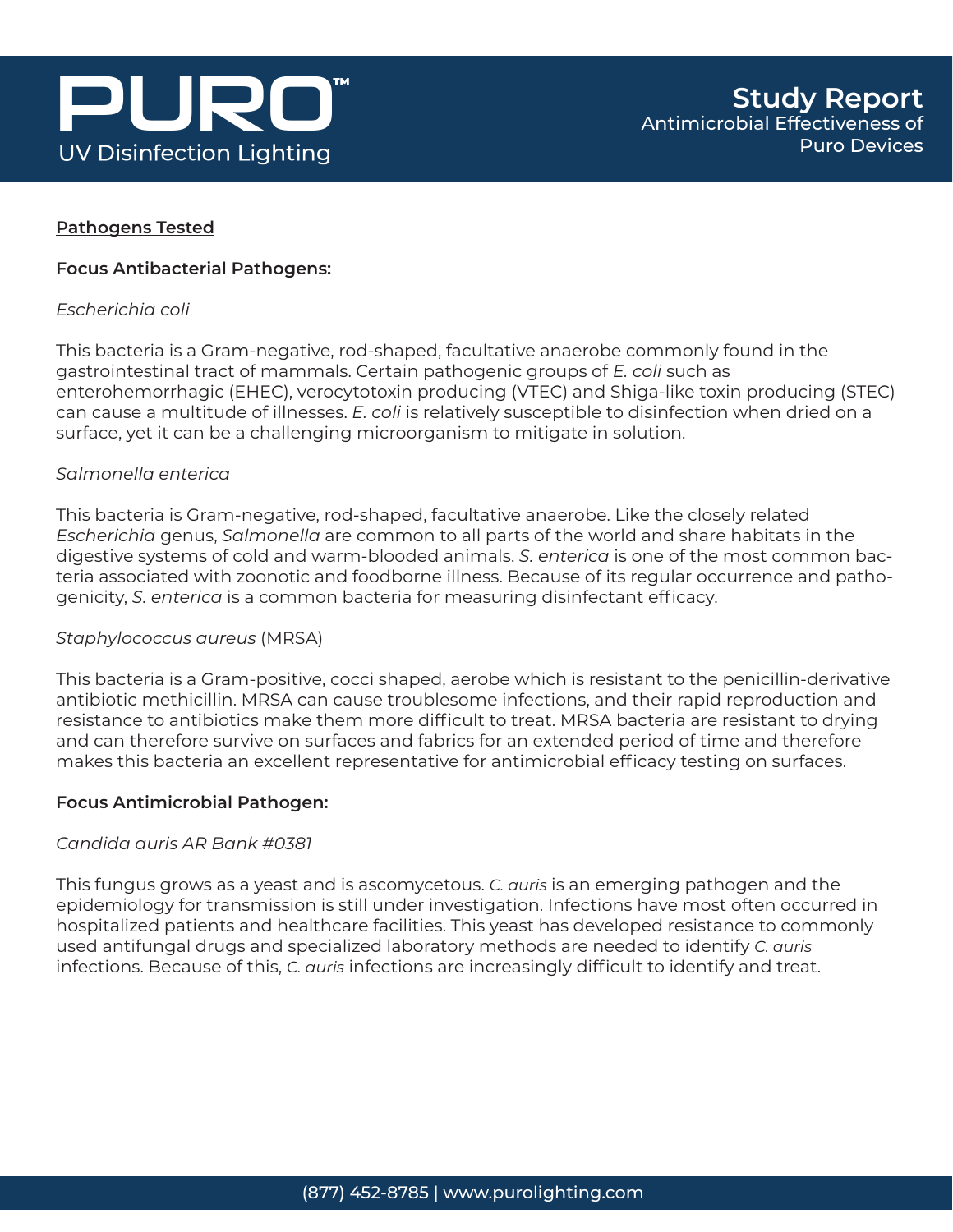### PURD  $\begin{bmatrix} 1 \\ 1 \\ 2 \end{bmatrix}^{\text{TM}}$ **UV Disinfection Lighting**

**Antibacterial Activity and Sanitizing Efficacy of Violet Defense's Device (Study ID Number: NG9204-A1)**

**Product Tested:** Helo F2

**Contact Time Tested:** 15-minutes, 30-minutes, and 45-minutes **Distances Tested:** 3 meters (9.8 feet) & 4 meters (13.1 feet) **Study Timeline:** 8/2/2017-8/14/2017

| Test<br>Microorganism       | Test Substance/<br><b>Test Conditions</b>                        | <b>Contact Time</b> | <b>Units Per Carrier</b> | <b>Average % Reduction</b><br><b>Infectious Units Per Carrier</b> |
|-----------------------------|------------------------------------------------------------------|---------------------|--------------------------|-------------------------------------------------------------------|
| E. Coli<br><b>ATCC 8739</b> |                                                                  | Initial             | $4.71E + 06$             |                                                                   |
|                             | Plate Recovery Control                                           | Final               | 4.05E+06                 | N/A<br>99.46%                                                     |
|                             |                                                                  | Average             | 4.38E+06                 |                                                                   |
|                             | 15 minutes<br>2.38E+04<br>30 minutes<br>3 meters<br>$6.84E + 03$ |                     |                          |                                                                   |
|                             |                                                                  |                     | 99.84%                   |                                                                   |
|                             |                                                                  | 45 minutes          | $1.30E + 03$             | 99.97%                                                            |
|                             |                                                                  | 15 minutes          | $1.00E + 0.5$            | 97.72%                                                            |
|                             | 4 meters                                                         | 30 minutes          | $1.38E + 04$             | 99.69%                                                            |
|                             |                                                                  | 45 minutes          | 6.70E+03                 | 99.85%                                                            |

| Test<br>Microorganism            | Test Substance/<br><b>Test Conditions</b> | <b>Contact Time</b> | <b>Units Per Carrier</b> | <b>Average % Reduction</b><br><b>Infectious Units Per Carrier</b> |
|----------------------------------|-------------------------------------------|---------------------|--------------------------|-------------------------------------------------------------------|
| S. enterica<br><b>ATCC 10708</b> |                                           | Initial             | $2.46E + 06$             |                                                                   |
|                                  | Plate Recovery Control                    | Final               | $5.43E + 05$             | N/A                                                               |
|                                  |                                           | Average             | $1.50E + 06$             |                                                                   |
|                                  | 3 meters                                  | 15 minutes          | 3.38E+04                 | 97.75%                                                            |
|                                  |                                           | 30 minutes          | $2.68E + 03$             | 99.82%                                                            |
|                                  |                                           | 45 minutes          | $4.13E + 02$             | 99.97%                                                            |
|                                  |                                           | 15 minutes          | $2.63E + 04$             | 98.25%                                                            |
|                                  | 4 meters                                  | 30 minutes          | 9.98E+03                 | 99.34%                                                            |
|                                  |                                           | 45 minutes          | $1.85E + 03$             | 99.88%                                                            |

| <b>Test</b><br>Microorganism | Test Substance/<br><b>Test Conditions</b> | <b>Contact Time</b> | <b>Units Per Carrier</b> | <b>Average % Reduction</b><br><b>Infectious Units Per Carrier</b> |
|------------------------------|-------------------------------------------|---------------------|--------------------------|-------------------------------------------------------------------|
|                              |                                           | Initial             | $1.46E + 06$             |                                                                   |
|                              | Plate Recovery Control                    | Final               | $1.71E + 06$             | N/A<br>97.95%<br>99.61%<br>99.86%<br>95.12%                       |
| S. aureus<br>ATCC 33592      |                                           | Average             | $1.59E + 06$             |                                                                   |
|                              | 3 meters                                  | 15 minutes          | $3.25E + 04$             |                                                                   |
|                              |                                           | 30 minutes          | $6.25E + 03$             |                                                                   |
|                              |                                           | 45 minutes          | $2.25E + 03$             |                                                                   |
|                              |                                           | 15 minutes          | 7.75E+04                 |                                                                   |
|                              | 4 meters                                  | 30 minutes          | $2.13E+04$               | 98.66%                                                            |
|                              |                                           | 45 minutes          | 5.35E+03                 | 99.66%                                                            |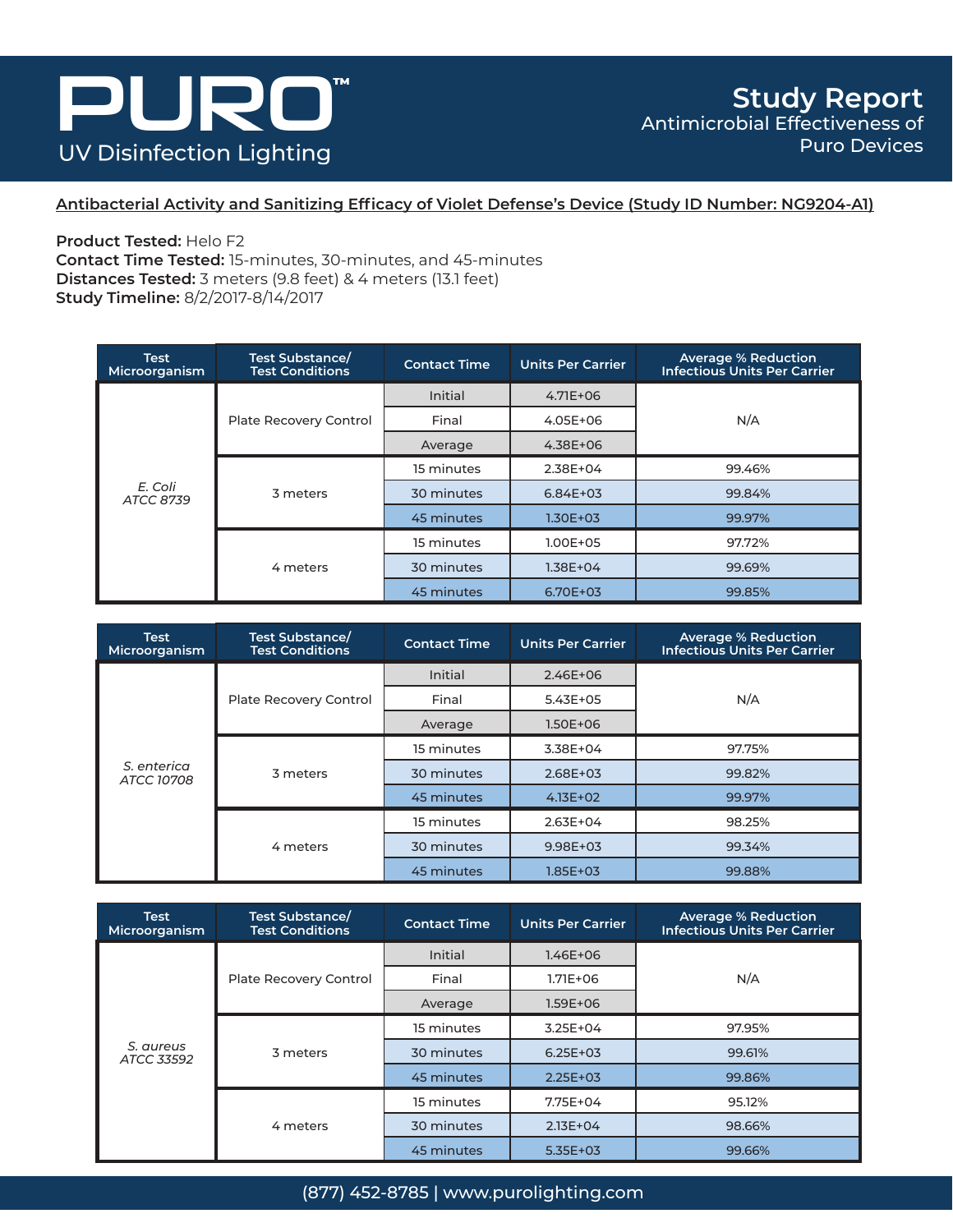

#### **Antibacterial Activity and Sanitizing Efficacy of Violet Defense's Device (Study ID Number: NG9205-A1)**

**Product Tested:** Helo F1 **Contact Time Tested:** 30-minutes and 45-minutes **Distances Tested:** 2 meters (6.6 feet) & 3 meters (9.8 feet) **Study Timeline:** 8/2/2017-8/14/2017

| <b>Test</b><br>Microorganism | Test Substance/<br><b>Test Conditions</b> | <b>Contact Time</b> | Units Per Carrier | <b>Average % Reduction</b><br><b>Infectious Units Per Carrier</b> |
|------------------------------|-------------------------------------------|---------------------|-------------------|-------------------------------------------------------------------|
| E. Coli<br>ATCC 8739         | Plate Recovery Control                    | <b>Initial</b>      | $5.39E+06$        |                                                                   |
|                              |                                           | Final               | 1.68E+06          | N/A                                                               |
|                              |                                           | Average             | $3.53E+06$        |                                                                   |
|                              |                                           | 30 minutes          | 5.00E+04          | 98.58%                                                            |
|                              | 2 meters                                  | 45 minutes          | 6.86E+03          | 99.81%                                                            |
|                              | 3 meters                                  | 30 minutes          | $2.05E + 05$      | 94.19%                                                            |
|                              |                                           | 45 minutes          | 1.50E+04          | 99.58%                                                            |

| <b>Test</b><br>Microorganism     | Test Substance/<br><b>Test Conditions</b> | <b>Contact Time</b> | Units Per Carrier | <b>Average % Reduction</b><br><b>Infectious Units Per Carrier</b> |
|----------------------------------|-------------------------------------------|---------------------|-------------------|-------------------------------------------------------------------|
| S. enterica<br><b>ATCC 10708</b> | Plate Recovery Control                    | <b>Initial</b>      | 4.00E+05          |                                                                   |
|                                  |                                           | Final               | $2.05E + 0.5$     | N/A                                                               |
|                                  |                                           | Average             | $3.03E + 05$      |                                                                   |
|                                  |                                           | 30 minutes          | 5.00E+03          | 98.35%                                                            |
|                                  | 2 meters                                  | 45 minutes          | 8.75E+03          | 97.11%                                                            |
|                                  | 3 meters                                  | 30 minutes          | $6.25E + 03$      | 97.93%                                                            |
|                                  |                                           | 45 minutes          | $6.25E + 03$      | 97.93%                                                            |

| <b>Test</b><br>Microorganism | <b>Test Substance/</b><br><b>Test Conditions</b> | <b>Contact Time</b> | <b>Units Per Carrier</b> | <b>Average % Reduction</b><br><b>Infectious Units Per Carrier</b> |
|------------------------------|--------------------------------------------------|---------------------|--------------------------|-------------------------------------------------------------------|
| S. aureus<br>ATCC 33592      | Plate Recovery Control                           | <b>Initial</b>      | 1.69E+06                 |                                                                   |
|                              |                                                  | Final               | 1.50E+06                 | N/A                                                               |
|                              |                                                  | Average             | 1.59E+06                 |                                                                   |
|                              |                                                  | 30 minutes          | 3.00E+04                 | 98.12%                                                            |
|                              | 2 meters                                         | 45 minutes          | 99.38%<br>$9.85E + 03$   |                                                                   |
|                              | 3 meters                                         | 30 minutes          | $1.01E + 0.5$            | 93.65%                                                            |
|                              |                                                  | 45 minutes          | $3.63E + 04$             | 97.73%                                                            |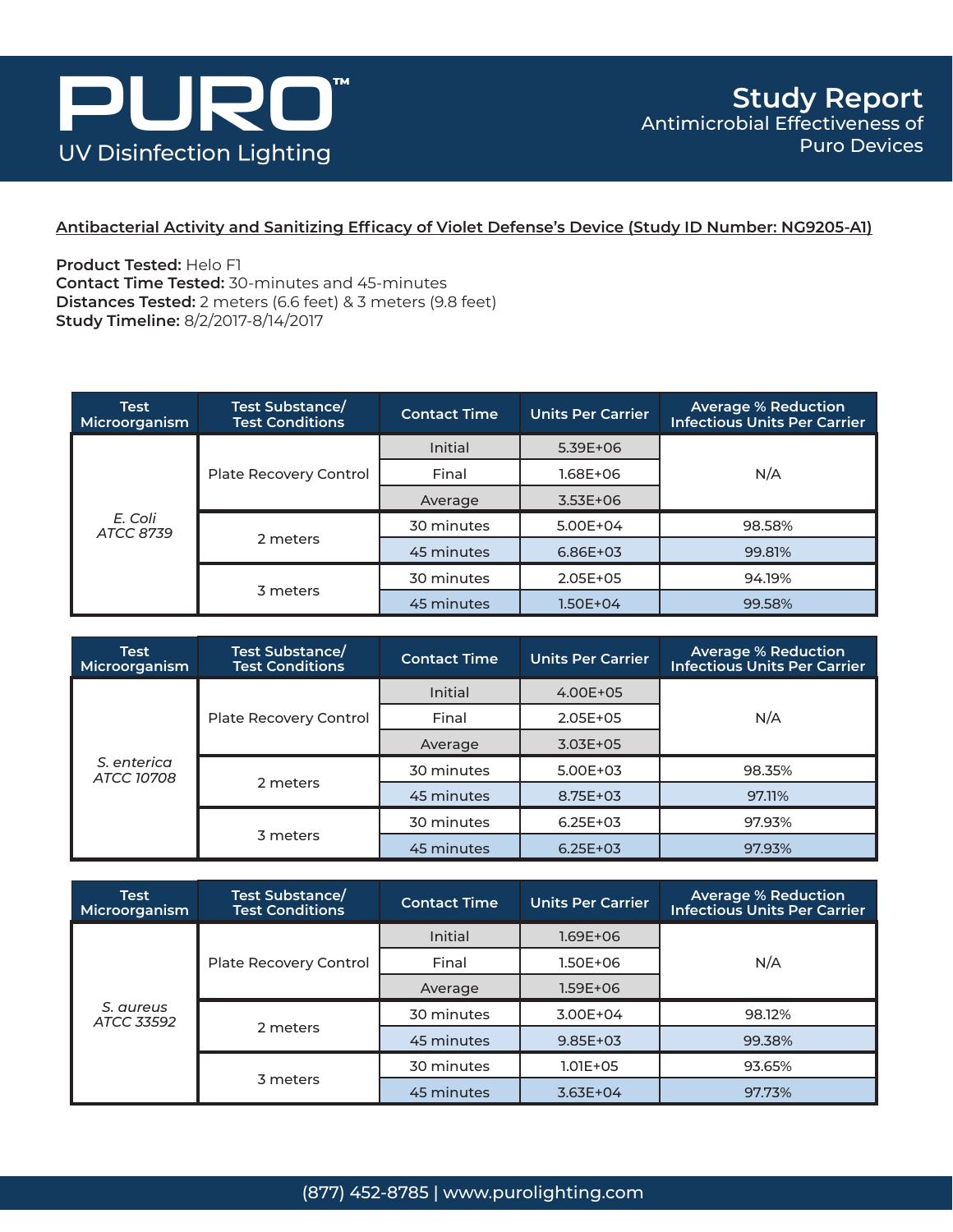

**Determination of the Antiviral Effectiveness of Test Device Against Feline Calicivirus (Study ID Number: NG9046-A1)**

**Product Tested:** Helo F1 **Contact Time Tested:** 45-minutes **Distances Tested:** 2 meters (6.6 feet) **Study Timeline:** 6/30/2017-7/6/2017

| <b>Test</b><br>Microorganism                            | Test Substance/<br><b>Test Conditions</b> | <b>Contact Time</b>                | <b>Units Per</b><br>Carrier | <b>Average % Reduction</b><br><b>Infectious Units Per Carrier</b> |
|---------------------------------------------------------|-------------------------------------------|------------------------------------|-----------------------------|-------------------------------------------------------------------|
|                                                         |                                           | Initial                            | 7.08E+05                    |                                                                   |
| <b>Feline Calici-</b><br>virus (EPA-ap-<br>proved human | Plate Recovery Control                    | Final                              | 1.26E+04                    | N/A                                                               |
|                                                         |                                           | Average                            | 3.60E+05                    |                                                                   |
| norovirus sur-<br>rogate), ATCC<br><b>VR-782</b>        | 2 meters                                  | 4 Hour Cycle<br>(36 min. run time) | $2.24E+02$                  | 99.77%                                                            |

**Determination of the Antiviral Effectiveness of Test Device Against Feline Calicivirus (Study ID Number: NG9047-A1)**

**Product Tested:** Helo F2 **Operational Modes Tested:** 45-minutes **Distances Tested:** 2 meters (6.6 feet) & 3 meters (9.8 feet) **Study Timeline:** 6/29/2017-7/6/2017

| <b>Test</b><br>Microorganism                    | Test Substance/<br><b>Test Conditions</b> | <b>Contact Time</b>                | <b>Units Per</b><br>Carrier | <b>Average % Reduction</b><br><b>Infectious Units Per Carrier</b> |
|-------------------------------------------------|-------------------------------------------|------------------------------------|-----------------------------|-------------------------------------------------------------------|
|                                                 | Plate Recovery Control                    | Initial                            | 7.08E+06                    | N/A                                                               |
| <b>Feline Calici-</b><br>virus (EPA-ap-         |                                           | Final                              | $1.26E + 05$                |                                                                   |
|                                                 |                                           | Average                            | 3.60E+06                    |                                                                   |
| proved human<br>norovirus sur-<br>rogate), ATCC | 2 meters                                  | 4 Hour Cycle<br>(36 min. run time) | 7.08E+01                    | 99.993%                                                           |
| <b>VR-782</b>                                   | 3 meters                                  | 4 Hour Cycle<br>(36 min. run time) | $2.24E + 02$                | 99.98%                                                            |

*Feline calicivirus* (FCV), ATCC VR-782, surrogate for human norovirus

This virus is a non-enveloped, positive-stranded RNA member of the genus. As a member of the *Caliciviridae* viral family, FCV is closely related to human noroviruses, which cause acute gastroenteritis marked by nausea, vomiting and diarrhea. Unlike human norovirus, however, a simple cell culture assay system is available for FCV. Therefore, feline calicivirus is the US EPA-approved surrogate microorganism for human norovirus label claims. Both FCV and human norovirus are able to remain viable on environmental surfaces for extended periods of time and are resistant to a number of disinfectant actives.

(877) 452-8785 | www.purolighting.com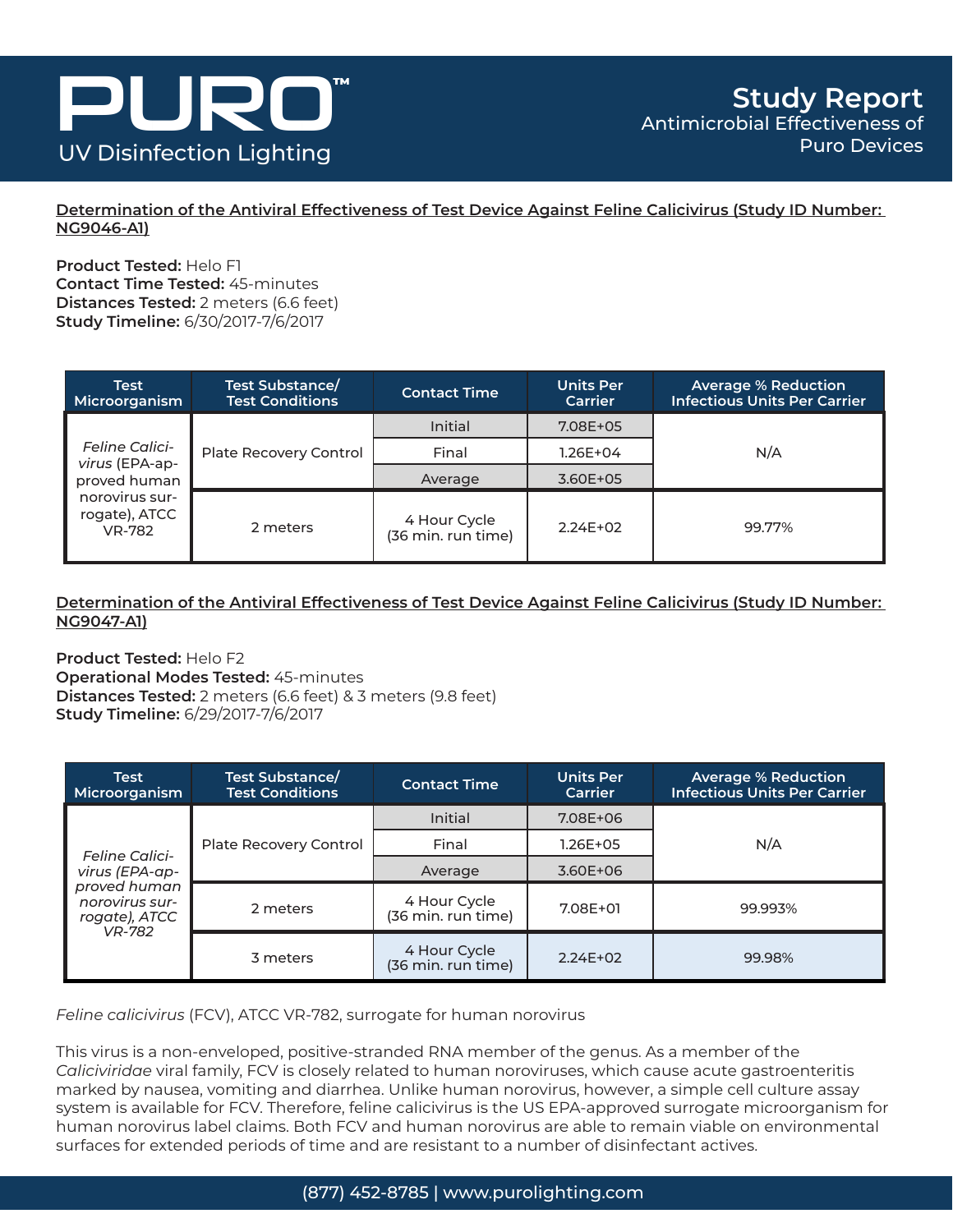

In June 2019, Violet Defense engaged a third-party, clinical testing lab to validate the efficacy of its technology against *C. auris*. The following represents the results of that testing.

#### **Study Results**

*Antimicrobial Activity and Sanitizing Efficacy of Violet Defense's Device (Study ID Number: NG13050)* 

**Product Tested:** Helo F2 **Contact Time Tested:** 1 hour, 2 hours, and 3 hours **Distances Tested:** 1 meter (3.3 feet) & 2 meters (6.6 feet) **Study Timeline:** 6/3/2019-6/19/2019

| <b>Test</b><br>Microorganism            | Distance | <b>Contact Time</b> | <b>Average % Reduction</b> |
|-----------------------------------------|----------|---------------------|----------------------------|
| C. auris<br><b>CDC AR Bank</b><br>#0381 |          | 1 hour              | 99.96%                     |
|                                         | 1 meter  | 2 hours             | 99.97%                     |
|                                         |          | 3 hours             | >99.98%                    |
|                                         | 2 meters | 1 hour              | 96.66%                     |
|                                         |          | 2 hours             | 99.79%                     |
|                                         |          | 3 hours             | 99.82%                     |